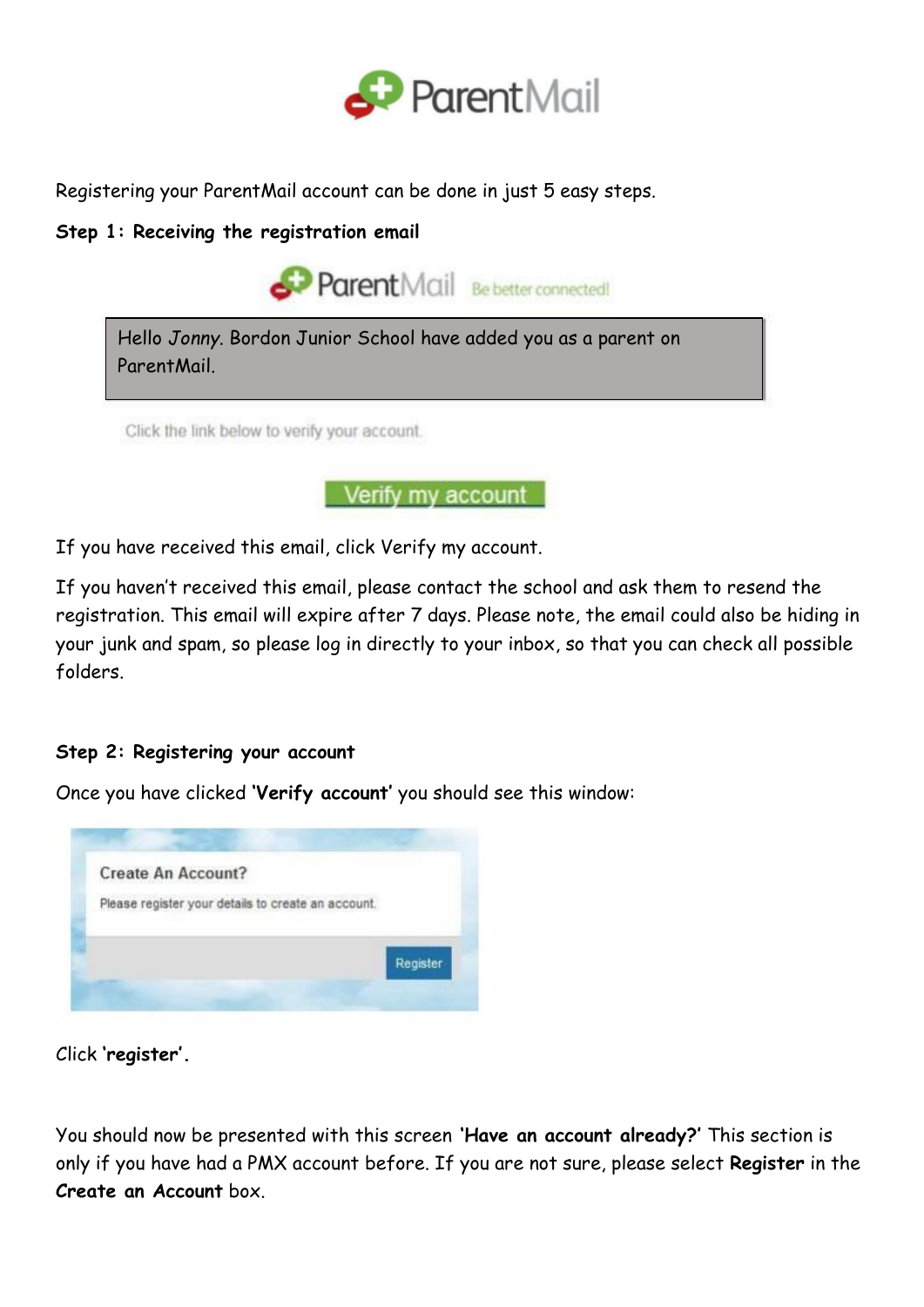| Please register your details to create an account. |
|----------------------------------------------------|
|                                                    |
| Register                                           |
|                                                    |
|                                                    |
|                                                    |

## **Step 3** – **Your child's DOB**

You will now be asked for your Childs DOB. (If you have multiple children at the school please enter your eldest child's DOB) If you receive an error message saying invalid, please check the DOB is correct and try again. If you are still getting an error message, please contact the school and ask them to check what DOB they have for your child on ParentMail.

| Complete Your Registration Details                                                                       |
|----------------------------------------------------------------------------------------------------------|
| We just need a few details to help protect your account and allow us to provide you our best<br>SEIVIDE. |
| Please enter your Child's DOB for the Anthonys Test school of Greatness organisation.                    |
| Child's DOB                                                                                              |
|                                                                                                          |
| Answer                                                                                                   |

## **Step 4 – Your details**

Once you have entered the correct DOB you will then be asked to enter your details. We have broken this down into three sections for you. First of all enter your Title, Forename, and Surname. Please note - you can use your preferred name.

| Miss |  |
|------|--|
| Tony |  |
|      |  |

Next are your contact details. The only mandatory field here is your **email address**; however, we would advise that you also enter your **mobile number** just in case the school need to